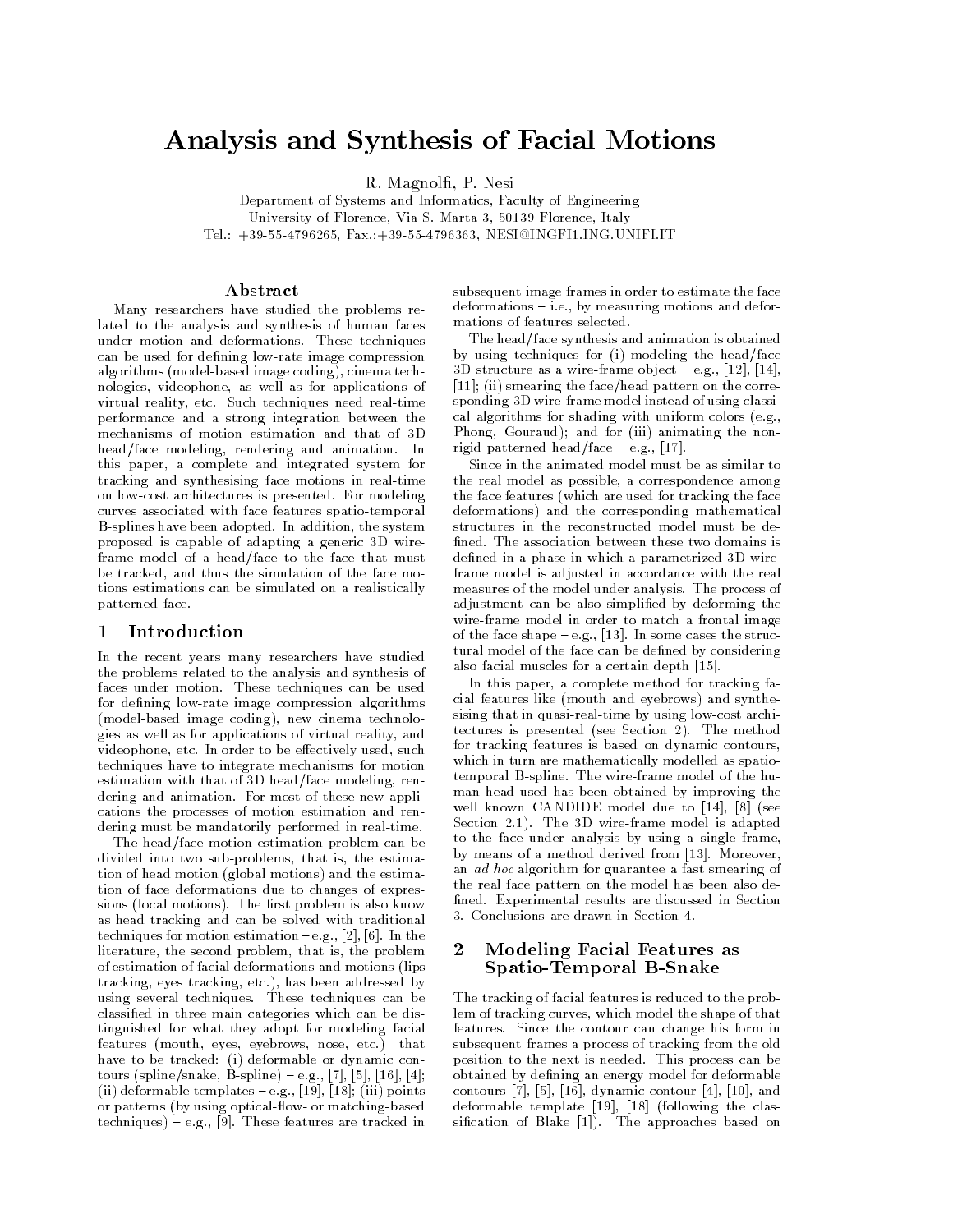deformable contours (spline) and/or templates are usually computationally too heavy to be used for real-time tracking on low-cost architectures. Moreover, deformable contours are so flexible that in many cases is very difficult to maintain under control their shape. On the contrary, deformable templates work well only when the shape of the features under tracking is quite known and its deformations are small and don't change the shape structure (e.g., inversion of curvature). Dynamic contours are based on Bsplines and attempt to integrate the above aspects since they model curves as a combination of elementary templates. In addition, they use a parametrized representation of the curve which makes their estimation cheaper with respect to classical splines and templates. As in [10] we call this model for curves representation as "B-snake". Moreover, since the proposed model extends the adoption of B-snake to track curves in time it is a "spatio-temporal B-snake based model" (STB-snake).

A STB-snake is a deformable parametrized surface controlled by the temporal behavior of internal and image forces which act in each point of the surface. The internal forces,  $F_{int}$ , represent the constraints on the shape curve (regularity, elasticity, etc.), while the image forces,  $F_{img}$ , guide the contour to match certain image features (luminance, contrast, etc.). Integrating that forces along the curve  $v(s, t)$  the corresponding energies are obtained and from these the total energy:

$$
E_{tot} = E_{int} - E_{img} = \int_{T} \int_{s} (F_{int} - F_{img}) ds dt, (1)
$$

where  $v(s, t)$  is the parametric description of the curve and  $v(s,t) = v(x(s,t), y(s,t))$ . The goal is to find the surface that minimises the total energy in time. When a minimum for  $E_{tot}$  is reached,  $x(s,t)$ and  $y(s, t)$  expressions define a curve which best fits the contour according to its definition in terms of  $E_{imq}$ .

The Internal Energy,  $E_{int}$ , is defined as:

$$
E_{int} = E_1 + E_2 + E_t, \t\t(2)
$$

where  $E_1$  and  $E_2$  take into account the tension and the rigidity of the curve shape (the surface at a given time instant), respectively (i.e., they impose the regularity of the curve shape). The corresponding forces are weighed with functions  $\alpha(s)$  and  $\beta(s)$ , respectively:

$$
E_1 = \int_{T} \int_{s} (\alpha(s) \mid v_s(s, t) \mid^2) ds dt, \tag{3}
$$

$$
E_2 = \int_T \int_s (\beta(s) \mid v_{ss}(s,t) \mid^2) ds dt, \tag{4}
$$

 $E_t$  takes in consideration the spatio-temporal regularity of the surface in time:

$$
E_t = \int_T \int_s (\tau(s) \mid v_t(s, t) \mid^2) ds dt.
$$
 (5)

The Image Energy,  $E_{img}$ , consists of two terms:  $E_c$ , that depends on the image contrast of the points belonging to the curve, and  $E_v$ , that considers the changes in contrast with time:

$$
E_{img} = E_c + E_v, \t\t(6)
$$

$$
E_c = \int_T \int_s (\rho(s)H(I(x(s,t),y(s,t),t)))dsdt, \quad (7)
$$

$$
E_v = \int_T \int_s (\gamma(s) I_t(x(s,t), y(s,t), t)) ds dt, \quad (8)
$$

where  $H()$  is a gradient operator,  $I(x(s,t),y(s,t),t)$ is the value of the image brightness at time  $t$  in the point  $(x(s,t),y(s,t)), I_t$  is the first order partial derivatives of the image brightness with respect to time,  $\rho(s)$  and  $\gamma(s)$  are suitable weight functions. The operator  $H()$  must be capable of identifying the shape of the curve that must be tracked in the image sequence.

At each time step, the minimization of (1) is obtained by estimating the solution of the system of equations which have been obtained by taking the derivatives of the functional with respect to the unknowns (i.e., points through which the approximating curves must pass). Thus, a system of  $2(p + 1)$ unknowns is defined where  $p + 1$  is the number of curve points. Using a curve representation based on B-spline the dimension of the system of equations is strongly reduced since:

$$
x(s) = \sum_{i=0}^{m} X_i B_i(s); \qquad y(s) = \sum_{i=0}^{m} Y_i B_i(s)
$$

where  $B_i()$  for  $i = 0, ...m$  are polynomials defining the basis of the B-spline representation, and  $(X_i, Y_i)$  for  $i=0,...m$  are the control point (i.e., the knots) of the curve. Thus, with this representation the number of unknowns is reduced from  $2(p+1)$  to  $2(m+1)$  where  $m \ll p$ , and the equation set can be written as:

$$
\mathbf{AX} + \mathbf{G}_x(x, y, t) + \mathbf{VX}_t + \mathbf{E}_{v_x} = 0,
$$
  
\n
$$
\mathbf{AY} + \mathbf{G}_y(x, y, t) + \mathbf{VY}_t + \mathbf{E}_{v_y} = 0,
$$
\n(9)

where **A** is an  $(m+1) \times (m+1)$  matrix and  $\mathbf{G}_x$ ,  $\mathbf{G}_y$ are  $(m + 1)$ -dimensional vectors:

$$
A_{ij} = 2 \sum_{h=0}^{p} \alpha(s_h) B_{si}(s_h) B_{sj}(s_h) + \beta(s_h) B_{ssi}(s_h) B_{ssi}(s_h),
$$
  
\n
$$
G_{xi} = \sum_{h=0}^{p} \rho(s_h) B_i(s_h) \frac{\partial H(x(s_h, t), y(s_h, t), t)}{\partial X_i},
$$
  
\n
$$
G_{yi} = \sum_{h=0}^{p} \rho(s_h) B_i(s_h) \frac{\partial H(x(s_h, t), y(s_h, t), t)}{\partial Y_i},
$$
  
\n
$$
V_{ij} = 2 \sum_{h=0}^{p} [\tau(s_h) B_i(s_h) B_j(s_h)].
$$

Discrete versions of the above mentioned operators are obviously adopted during the numerical computation of curve parameters.

If traditional methods for solving non-linear systems of equations are adopted then the solution of the above system of equations can be computationally very heavy. In order to solve this problem, a specific and very fast method has been defined. According to many other applications, in which splines have been used for modeling curves in vision, the first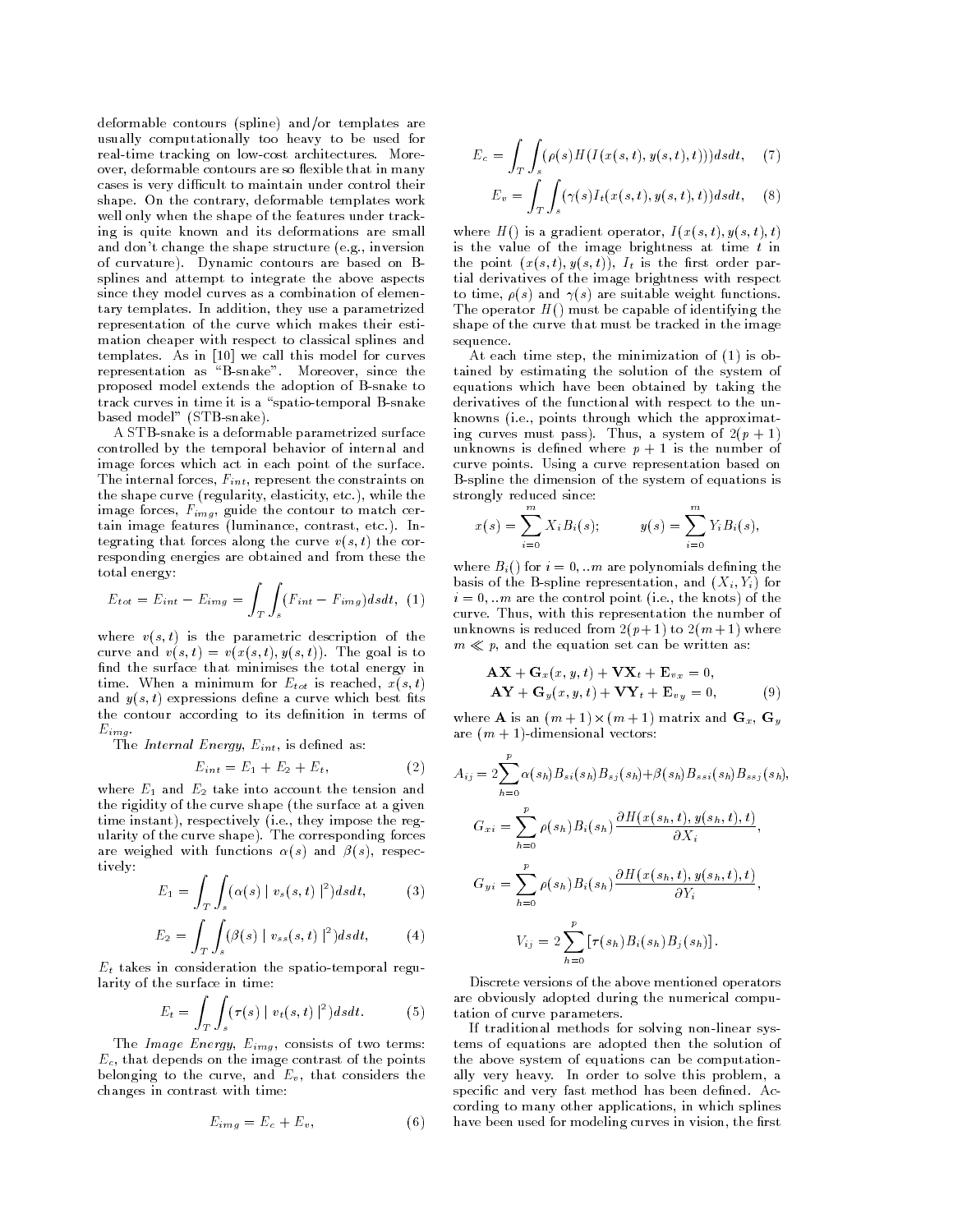

Figure 1: Modeling with STB-snake: a mouth closed, a mouth opened where can be seen the teeth, and an eyebrow on the top.

hypothesis is that the initial data is not very far from the final solution. If the deformations are supposed to be slow or the number of image per second high, the above hypothesis can be expanded to be applied to the changes between two subsequent images. The method is based on the estimation of the sign of the derivatives of total energy with respect to each variable  $(X_i, Y_i)$  for  $i = 0, ...m$ . Once the derivatives are estimated, the coordinates of each point  $(X_i, Y_i)$  is increased or decreased of a given amount,  $\delta$ , according to the corresponding sign. This process is performed for each node for  $\overline{Q}$  iterations (the stop criterion is based on a threshold on the value of the derivative of total energy with respect to the iteration number). In order to decrease the number of iterations and thus to improve the system performance, experimental results have demonstrated that the value of  $\delta$ at the generic iteration  $q$  can be profitably obtained on the basis of an initial value  $\delta_o$  and by using the iteration number:  $\delta_q = \delta_o \sigma^q$  where  $\sigma < 1$ . This technique allows the estimation of the minima at each time step by using only few iterations, typically no more than 10-15 iteration, with  $\delta_{\alpha} = 1$  and  $\sigma = 0.75$ . The values have been chosen also by considering that the final goal is to reproduce the synthetic model on a screen.

Since the process is driven by the image energy (i.e., when the image energy changes the curve follows the changes in order to reach the minima) in certain conditions the curves can lose some points since they found a low energy due to the presence of more prominent image gradients, as it has been many times noted for classical splines. A typical example is the case in which a mouth opened where the teeth are visible (the appearing of the teeth changes the conformation of the energy surface). In these conditions the points are attracted from the center of the mouth. In order to solve this problem an ad hoc energy of repulsion has been defined among the points belonging to the upper and the lower parts of the mouth. This factor has been added to the expression of  $E_{int}$  (2) in the complete model. This constraint can also be profitably used for eyebrows since their dimensions can be considered constant in time.



Figure 2: The generic 3D wire-frame model of the head/face: frontal and side view.



 $(d)$ 

Figure 3: The process of wire-frame adjustment to the actual face dimensions and shape: (a) source image; (b) reference points on the face; (c) image with scaled wire-frame model; (d) adjusted wire-frame model superimposed on the source image.

#### **Synthetic Model**  $2.1$

In Fig.2, two views of the generic 3D wire-frame model consisting of 105 points are reported. It has been adopted as a generic wire-frame model and has been derived from the well known CANDIDE model (76 points) [14] by adding point around the mouth and the nose for improving realism and for providing a correspondence between the points of the model and knots of the STB-snakes.

In order to establish a true correspondence among the face under analysis and the reconstructed model during the phase of animation the generic wire-frame model must be adjusted. To this end, a procedure to adapt size and shape of the wire-frame facial model to that of the person in front of the camera has been derived and used. It is based on elastic deformations of the model, [3], and has been derived from that presented in [13]. The adjustment confers a high realism to the phase of animation of the synthetic model, even if the final face model with pattern could be improved considering also the side views of the face under analysis. The process of adjusting is summa-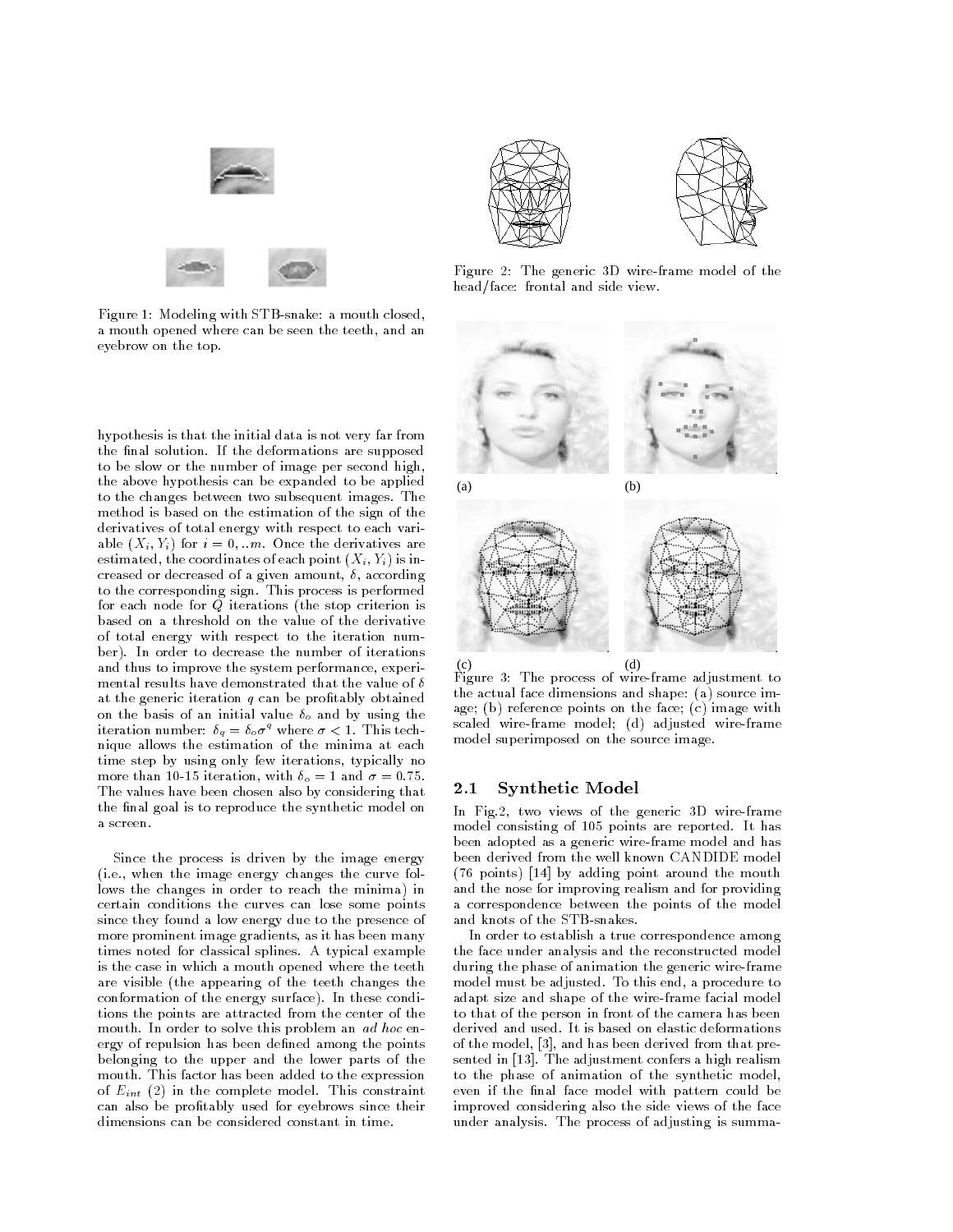

 $(f)$ Figure 4: Some examples of animation: (a) rotate model; (b) deformed and rotated model; (c)-(d) wire-frame and patterned models rotated and deformed (see eyebrows); (e)-(f) wire-frame and patterned models rotated and deformed (see eyebrows and mouth).

rized in Fig.3 The process of adjustment proceeds as follows. Firstly some reference points (corresponding to the most important face features points and to vertices of the wire-frame model) must be marked. On the basis of these references the generic wire-frame model of the face is scaled and then, through an elastic process, the model is adjusted with respect to the frontal image. The adjustment is driven by means of an iterative process in which the marked points play the role of attractors and their forces are propagated by using a Gaussian distribution through the edges of the mesh.

Once the process of adjustment is finished the pattern of the frontal image (called source image) is smeared on the synthetic model. It should be noted that the smearing must be repeated each time the synthetic model is rotated, translated or deformed (at least for the triangles that have been changed). In addition, an algorithm for removing the hidden lines and surfaces has been defined, otherwise wrong visualisations are obtained. All these things must be done very fast if the real-time motion tracking and synthetic reconstruction is required.

#### 3 **Experimental Results**

The technique proposed for motion tracking of face features and synthesis of estimated deformations on a patterned 3D model has been tested on several real image sequences produced by distinct people. The final application of our methods is the very longterm tracking of faces for video-conference, videophone and cinema.

In Fig.5 some image frames of a sequence where a man is opening his mouth are reported together with the corresponding synthetic reproductions. The snakes estimated have been superimposed on the source images. In Fig.6 some images selected from a sequence where a man is moving his eyebrows are reported. It should be noted that, as a side effect, he had opened also his eyes. On the contrary, on the right of the same figures in the images reporting the synthetic reproductions the eyes are static, since in this case only the eyebrows have been tracked. In Fig.7 some examples of synthesized images obtained by using the deformations estimated from the sequence of Fig.5. Some of these synthetic images has been obtained rotating in several directions the synthetic model and/or by assigning the deformations estimated from the sequence of Fig.5 to a different model (in particular model of a female). Therefore, in our system is also possible to assign the motion of a face to the structure of another. Moreover, the global motions and the deformations estimated can be integrated by global motions and deformations coming through keyboard or other means. This opens the way for applications of virtual reality and cinema e.g., a synthetic actor can be animated by using the mimic of another actor.

Our experiments have demonstrated that the approach proposed for the estimation of face deformations is quite robust with respect to noise, and that the approach proposed is suitable to track face motions without limit of time. Hence, it can be profitably used in non-controlled environments to perform motion tracking in real applications of long-term motion analysis as videophone, videoconference, etc.

The system proposed for tracking facial features differs from other systems presented in the literature since it adopts a specific energy model and is computationally lighter. This is due to the STB-snake model and to the mathematical technique adopted for solving the system of non-linear equations used for estimating the minimum of the functional expressing the total energy  $(1)$ .

As a result, the algorithm proposed for motion tracking is computationally very efficient. In fact, our system is capable of tracking a mouth or an eyebrow with 12 images per second (10-15 iterations per frame) on a 486 DX 33 Mhz. Also the algorithm for image reconstruction is very fast, it is capable of producing 22 images (faces) per second having a maximum resolution of  $128 \times 128$  pixels, reproducing rotations, translations, zooming, and deformations on a 486 DX 33 Mhz. Therefore, a quasi real-time head/face motion tracking has been obtained with low-cost architectures.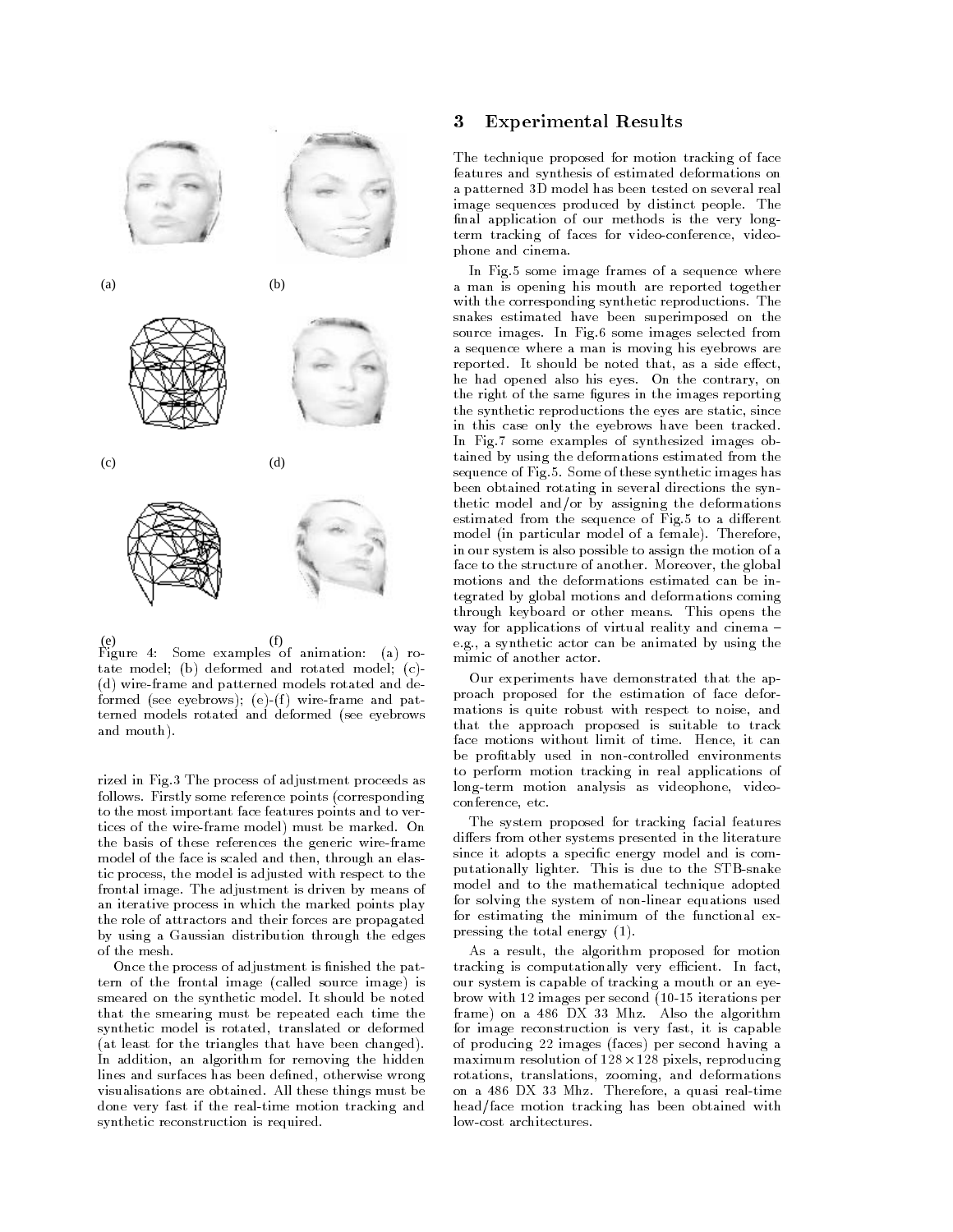



 $(a)$ 

 $(e)$ 











 $(d)$  $(c)$ Figure 6: Selected images from a sequence where the face under analysis is moving the eyebrows:  $(a)$ ,  $(c)$ original images; (b), (d) the faces synthesized by using the patterned wire-frame model with estimated deformations. Note that in the reconstructed images the eyes are stationary.



 $(d)$ 

 $(b)$ 



(g) (h)<br>Figure 5: Selected images from a sequence where the face under analysis is opening the mouth:  $(a)$ ,  $(c)$ , (e), (g) original images; (b), (d), (f), (h) faces synthesised by using the patterned wire-frame model with estimated deformations.



 $(d)$ 

Figure 7: Synthesized images by using the image sequence reported in the previous figure: (a) rotation of the synthetic model of Fig.5(d); (b) rotation of the synthetic model of Fig.5( $\bar{h}$ ); (c) synthetic model obtained by using a different wire-frame model and pattern, and the deformations estimated on image Fig.5(a); (d) synthetic model obtained by using a different wire-frame model and pattern and the deformations estimated on image in Fig.5(e).

 $(e)$